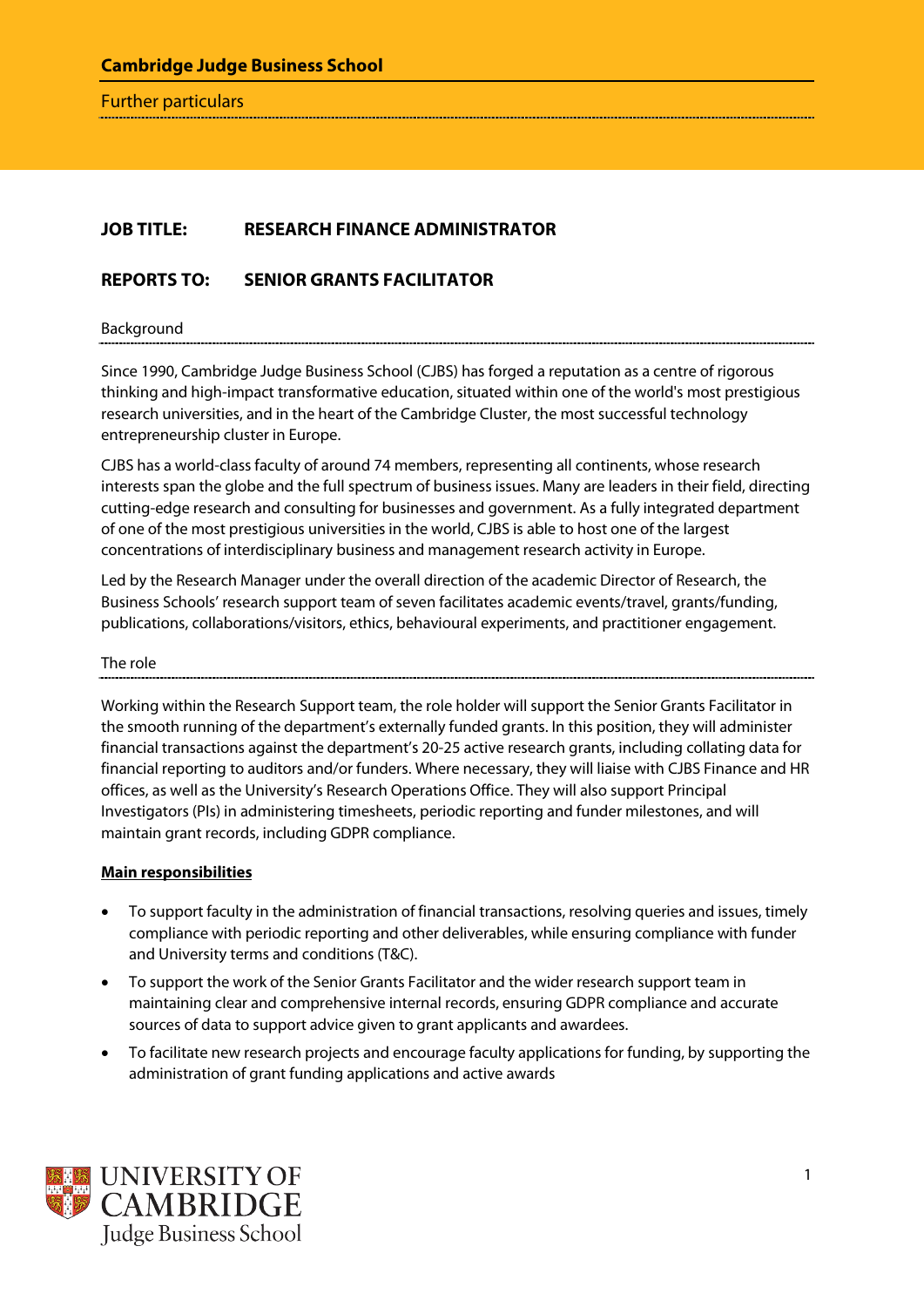## Supporting faculty/problem solving

- Process expense claims, raise purchase orders and facilitate the payment of invoices charged to research grants, ensuring accuracy and compliance with University and funder T&C. Liaise with departmental finance team to resolve queries.
- Collate data for periodic financial and end of project reporting on behalf of Principal Investigators, liaising with the Research Operations Office and the Senior Grants Facilitator. Ensure all financial paperwork is in place for audits.
- Generate monthly reports of spend against budget for principal investigator, flagging anomalies to the Senior Grants Facilitator. Track and monitor expenditure to enable Senior Grant Facilitator to provide accurate up-to-date information for grant management, including forecasting and extensions, as required.
- Attend the Research Grants Users Group meetings, in the absence of the Senior Grants Facilitator, and pass on learning points and best practice from departmental representatives and Research Operations Office staff.

## Maintenance of records and funder compliance

- Maintain records of grant-funded staff timesheets and temporary employment service (TES) workers, prompting PIs where required, collating documentation for audit purposes and ensuring compliance with funder T&C. Set up and process University Payment Service (UPS2) staff payments.
- Collate data for periodic financial and end of project reporting, liaising with the Research Operations Office and the Senior Grants Facilitator. Ensure all financial paperwork is in place for audits.
- Maintain internal records of all grant applications processed, facilitating efficient communication within the research support team and in discussions with faculty investigators.
- Archive successful proposals, maintain the grants team file space, ensure removal of personally identifiable data in line with GDPR data retention policies.

### The person

The ideal candidate should have the following qualities, skills and attributes. You are asked to provide a CV and a covering letter demonstrating how your own experience meets these requirements:

- Educated to A level standard/NVQ level 3 (or equivalent level of practical experience).
- Proven numeracy skills through strong GCSE or equivalent mathematics / accounting qualifications.
- Proven financial administrative experience, ideally in a higher education environment.
- Clear and articulate verbal and written communication.
- Excellent organisational skills, including a proven ability to work to tight deadlines whilst achieving accuracy and paying attention to detail.
- Ability to work on own initiative within the scope of the role.
- Demonstrable knowledge of research administration is desirable.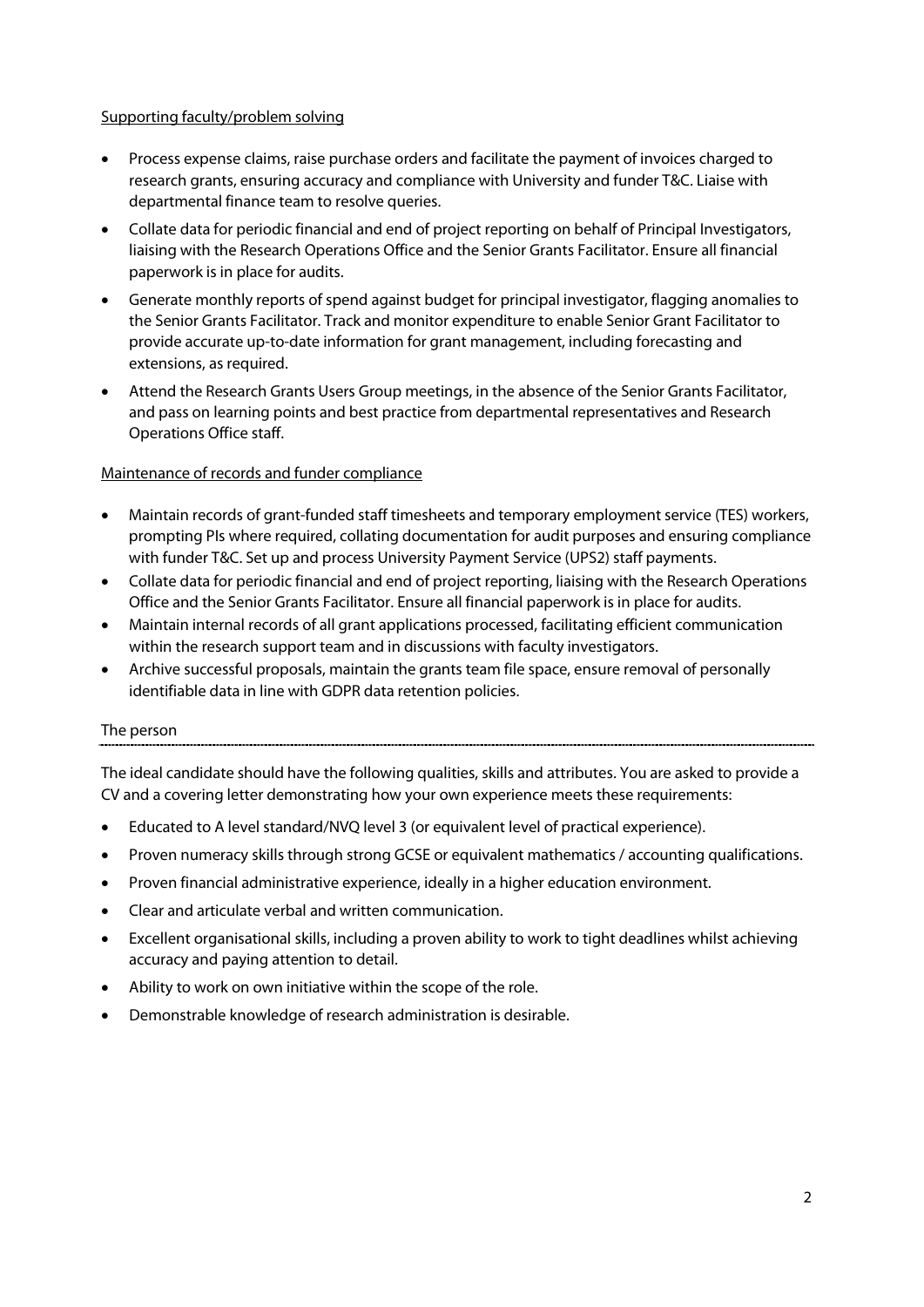#### **Benefits**

This is a part-time position working 14.6 hours per week. There will be a six-month probationary period. Holiday entitlement is 28 days per annum plus eight days of public holidays, which will be pro-rated for part time staff. The salary will be in the range of £23,487-£27,116 per annum (full time equivalent).

The full incremental salary range for the position is advertised in order to demonstrate the progression for the Grade. In the majority of cases appointments will be made at the Grade minimum; only in very specific exceptional circumstances can a higher salary be offered.

The University of Cambridge comprises more than 150 departments, faculties, schools and other institutions, plus a central administration and 31 independent and autonomous Colleges. It is one of the world's oldest and most successful universities, with an outstanding reputation for academic achievement and research.

With excellent benefits, extensive learning opportunities and a stimulating and attractive environment, the University of Cambridge is a great place to work. Our employees are eligible for a wide range of competitive benefits and services. We give them access to numerous discounts on shopping, health care, financial services and public transport. We also offer final salary pensions and tax-efficient bicycle and car lease schemes.

We have two nurseries and a holiday play scheme to help support those with childcare responsibilities and we offer various types of family-friendly leave to aid employees' work-life balance. In addition we operate a number of initiatives to promote career development, health and well-being.

Further details can be found a[t www.admin.cam.ac.uk/offices/hr/staff/benefits.](http://www.admin.cam.ac.uk/offices/hr/staff/benefits/) There is also a range of information about living and working in Cambridge a[t www.jobs.cam.ac.uk.](http://www.jobs.cam.ac.uk/)

#### Application arrangements

To submit an application for this vacancy, please search for this position on the University's Job Opportunities website at [www.jobs.cam.ac.uk](http://www.jobs.cam.ac.uk/) and click on the "Apply online" button at the bottom of the relevant job description. This will route you to the University's Web Recruitment System, where you will need to register an account (if you have not already) and log in before completing the online application form.

### **The closing date for applications is 5 June 2022.**

Applicants are required to provide details of two referees. These will not be contacted unless the applicant is shortlisted.

### Equality of opportunity at the University

The University of Cambridge is committed to a proactive approach to equality, which supports and encourages all under-represented groups, promotes an inclusive culture and values diversity. Entry into employment with the University is determined by personal merit and by the application of criteria required for the post. No applicant for an appointment or member of staff will be treated less favourably than another on the grounds of sex (including gender reassignment), marital or parental status, race, ethnic or national origin, colour, disability (including HIV status), sexual orientation, religion, age or socioeconomic factors.